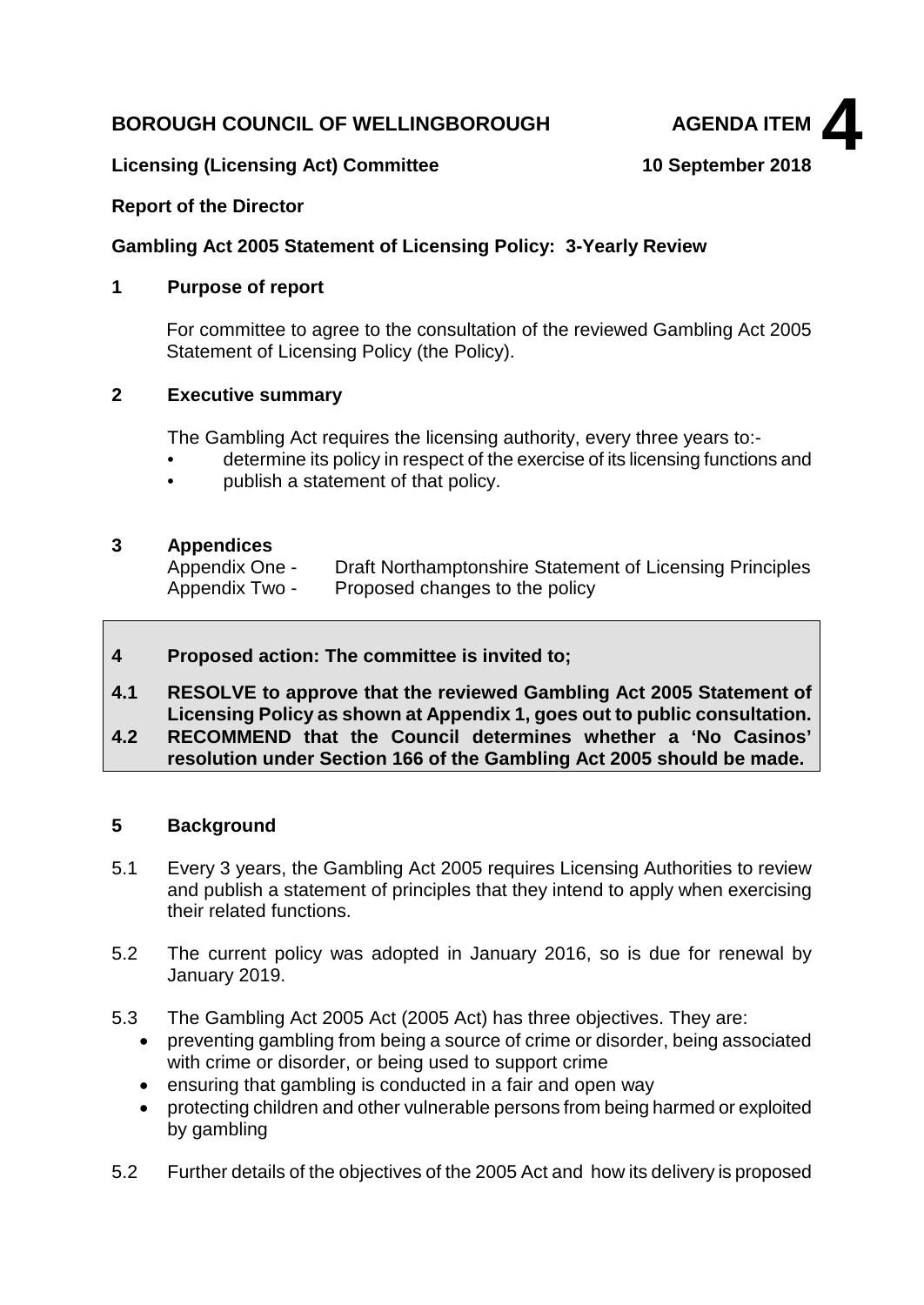locally can be found in the policy included within Appendix One.

## **6 Discussion**

- 6.1 The policy was drafted by the Northamptonshire Licensing Liaison Group and reflects guidance produced by both the Gambling Commission and the Local Government Association on what should be included in such a document.
- 6.2 The new policy differs very little from the existing policy. Detail of the proposed changes is included at Appendix Two.
- 6.3 The changes will not have any impact on the licensing of premises in our district other than providing greater clarity in the policy.
- 6.4 It is proposed that a wide scale consultation exercise takes place for a 6-week period starting at week beginning 24 September 2018. The consultation process will lead to the development of a final draft which will be brought to a further committee meeting
- 6.5 The 2005 Act requires Licensing Authorities to determine a resolution regarding the provision of casinos. The resolution will form part of the Council's Gambling Act 2005 Statement of Licensing Policy.
- 6.6 Section 7(1) of the 2005 Act states that a casino is an arrangement whereby people are given an opportunity to participate in one or more casino games. Casino games are defined by the 2005 Act to mean a game of chance which is not equal chance gaming. Equal chance gaming is gaming which does not involve playing or staking against a bank, and where the chances are equally favourable to all participants.
- 6.7 In resolving the provision of new casinos, Local Licensing Authorities have the following options:
	- Not adopting a 'No Casino' resolution
	- Adopting a 'No Casino' resolution: passed under Section 166(1) of the 2005 Act.. This resolution may only be taken by the authority as a whole and (in England and Wales) cannot be delegated to the licensing committee.
- 6.8 To date, the Council has not received any registration of interest for a casino premises licence and there are no existing casinos in the district. In passing a 'no casinos resolution' the authority may take into account any principle or matter, not just the licensing objectives. If the resolution is passed, it must be published in its licensing Policy together with the reasons for adopting it.
- 6.9 The authority may subsequently revoke the resolution by passing a counterresolution. The committee is invited to recommend to council whether a 'no casino resolution' should be adopted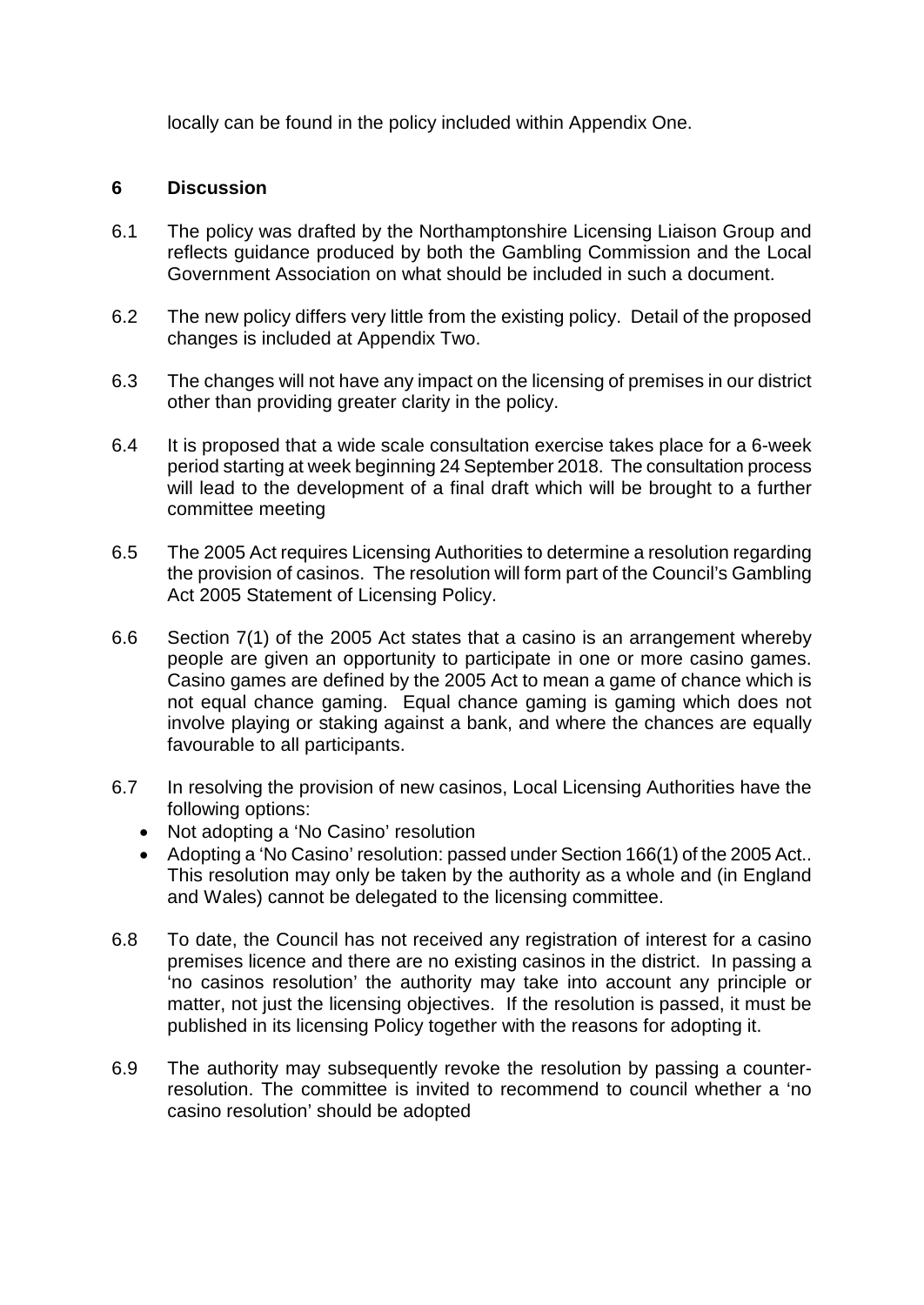## **7 Legal powers**

7.1 Section 349 of the Gambling Act 2005 requires all licensing authorities to prepare and publish a statement of the principles that they propose to apply in exercising their functions under the Act, every 3 years.

## **8 Financial and value for money implications**

The issuing of relevant licenses will continue to generate income revenue.

## **9 Risk analysis**

This table needs to be completed for any report setting out a proposed course of action that entails risks at the outset of the project or if the risks change along the way.

| Nature of risk   | <b>Consequences</b> | Likelihood of | <b>Control</b>    |
|------------------|---------------------|---------------|-------------------|
|                  | if realised         | occurrence    | measures          |
| That the         | The Licensing       | Low           | To approve the    |
| Statement of     | Authority has no    |               | policy statement. |
| Licensing Policy | policies against    |               |                   |
| is not approved. | which to            |               |                   |
|                  | determine           |               |                   |
|                  | licence             |               |                   |
|                  | applications and    |               |                   |
|                  | enforce the         |               |                   |
|                  | provisions of the   |               |                   |
|                  | <b>Gambling Act</b> |               |                   |
|                  | 2005.               |               |                   |

## **10 Implications for resources**

## 10.1 No implications

## **11 Implications for stronger and safer communities**

11.1 The gambling objectives and the policy include requirements covering the prevention of gambling from being a source of crime or disorder, and the protection of children and other vulnerable persons from being harmed or exploited by gambling.

## **12 Implications for equalities**

12.1 No implications